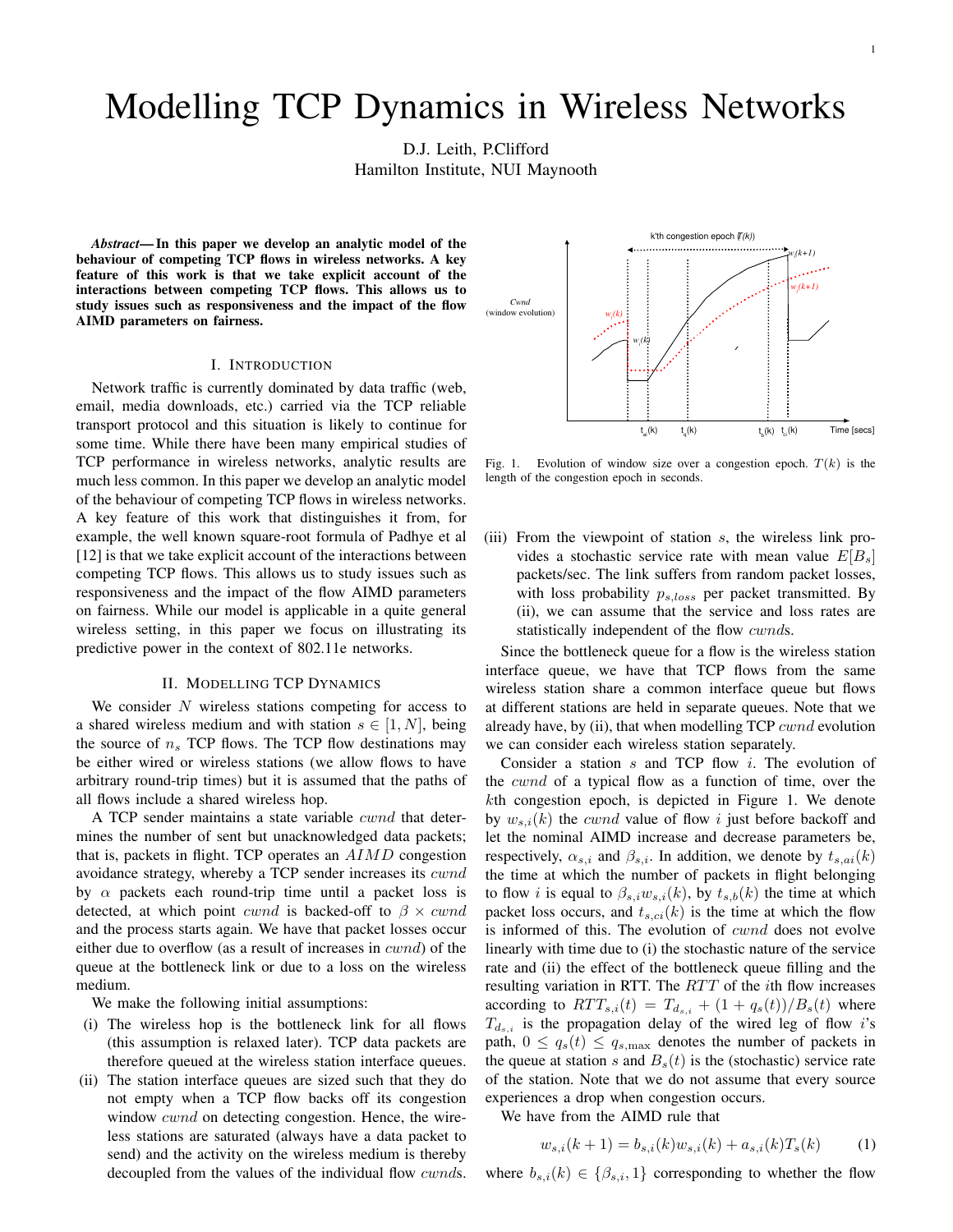experiences a packet loss or not at the kth congestion event,  $a_{s,i}(k)$  is the *effective* AIMD increase rate in packets per second and  $T_s(k)$  is the duration of the kth congestion epoch.

#### *A. Noise-free channel*

Owing to the stochastic service rate and random losses on the wireless channel,  $a_{s,i}(k)$ ,  $b_{s,i}(k)$ ,  $T_s(k)$  and thus  $w_{s,i}(k)$  are random variables. We consider initially the situation without random packet losses on the wireless channel where  $p_{s,loss} = 0$  and packet losses occur only due to queue overflow. On congestion we have by assumption (ii) that the aggregate flow throughput must equal the queue service rate,

$$
\sum_{i=1}^{n_s} \frac{w_{s,i}(k)}{RTT_{s,i,max}(k)} = B_s(k)
$$
 (2)

where  $B<sub>s</sub>(k)$  denotes the effective service rate of station s at time k and  $RTT_{s,i,max}(k) = T_{d_{s,i}} + (1 + q_{s,max})/B_s(k)$  is the RTT of flow  $i$  at the end of the  $k$ th congestion epoch. Also,

$$
\sum_{i=1}^{n_s} \frac{w_{s,i}(k+1)}{RTT_{s,i,max}(k+1)} = \sum_{i=1}^{n_s} \frac{b_{s,i}(k)w_{s,i}(k) + a_{s,i}(k)T_s(k)}{RTT_{s,i,max}(k+1)}
$$
  
=  $B_s(k+1)$ 

By assumptions (ii) and (iii), we have that probability distribution of  $B_s(k)$ , and so in particular the mean value of  $B<sub>s</sub>(k)$ , is independent of the congestion epoch k. Letting  $\gamma_{s,i} = 1/E[RTT_{s,i,max}]$  and taking expectations therefore yields

$$
\sum_{i=1}^{n_s} \gamma_{s,i} E[w_{s,i}(k)] = E[B_s]
$$
 (3)

and

$$
\sum_{i=1}^{n_s} E[b_{s,i}] \gamma_{s,i} E[w_{s,i}(k)] + \gamma_{s,i} E[a_{s,i}] E[T_s] = E[B_s]
$$
 (4)

where we have assumed that the probability of a flow backing off at a congestion event is independent of  $w_i$  and that the effective AIMD increase parameter is independent of the congestion epoch and its duration<sup>1</sup>. Hence,

$$
E[T_s] = \frac{1}{\sum_{i=1}^{n_s} \gamma_{s,i} E[a_{s,i}]} \left( \sum_{i=1}^{n_s} (1 - E[b_{s,i}]) \gamma_{s,i} E[w_{s,i}(k)] \right)
$$

Inserting this expression into (1) we finally obtain

$$
\gamma_{s,i}E[w_{s,i}(k+1)] = E[b_{s,i}]\gamma_{s,i}E[w_{s,i}(k)]
$$
\n
$$
+\frac{\gamma_{s,i}a_{s,i}}{\sum_{j=1}^{n_s}\gamma_{s,j}E[a_{s,j}]}\left(\sum_{j=1}^{n_s}(1-E[b_{s,j}])\gamma_{s,j}E[w_{s,j}(k)]\right)
$$
\n(5)

The dynamics of the collection of flows at wireless station s are thus described by

$$
W_s(k+1) = A_s W_s(k) \tag{6}
$$

<sup>1</sup>The validity of these assumptions is assessed below by comparing model predictions against packet level simulations.

where 
$$
W_s(k) = [\gamma_{s,1} E[w_{s,1}(k)] \dots \gamma_{s,n_s} E[w_{s,n_s}(k)]]^T
$$
,  
\n
$$
\begin{bmatrix}\nE[b_{s,1}] & 0 & \cdots & 0 \\
0 & E[b_{s,2}] & 0 & 0\n\end{bmatrix}^T
$$

$$
A_{s} = \begin{bmatrix} 0 & E[0_{s,2}] & 0 & 0 \\ \vdots & 0 & \ddots & 0 \\ 0 & 0 & \cdots & E[b_{s,n_{s}}] \end{bmatrix}
$$

$$
+ \Gamma_{s} \begin{bmatrix} \gamma_{s,1}E[a_{s,1}] \\ \gamma_{s,2}E[a_{s,2}] \\ \vdots \\ \gamma_{s,n_{s}}E[a_{s,n_{s}}] \end{bmatrix} [1 - E[b_{s,1}], \ldots, 1 - E[b_{s,n_{s}}] ]
$$

with  $\Gamma_s = 1/\sum_{j=1}^{n_s} \gamma_{s,j} E[a_{s,j}],$  and where the initial conditions satisfy  $\sum_{i=1}^{n_s} \gamma_{s,i} E[w_{s,i}(0)] = E[B_s]$ . The model involves the quantities  $\gamma_{s,i}$ ,  $E[a_{s,i}]$  and  $E[b_{s,i}]$  which can be obtained as follows. We have that  $\gamma_{s,i} = E[RTT_{s,i,max}]$  and  $E[RTT_{s,i,max}]$  equals  $T_{d_{s,i}}+(q_{s,max}+1)/E[B_s]$ . Letting  $\lambda_{s,i}$ denote the probability of flow i backing off when a congestion event occurs, we have that  $E[b_{s,i}] = \lambda_{s,i}(1-\beta_{s,i})$ . The value of  $\lambda_{s,i}$  can be measured from network traces or set to a value of interest, e.g.  $\lambda_{s,i} = 1$  when a flow experiences a packet loss at every congestion event. We typically approximate  $E[a_{s,i}]$  $\gamma_{s,i}\alpha_{s,i}.$ 

#### *B. Noisy channel*

Consider now the situation where random packet losses can occur on the wireless channel. The queue need not therefore be full on congestion. By assumption (ii) we have, however, that the queue is not empty on congestion. Hence, on congestion the aggregate flow throughput  $\sum_{i=1}^{n_s} w_{s,i}(k)/RTT_{s,i}(k)$  must equal the queue service rate.  $RTT_{s,i}(k)$  is the RTT experienced by the  $i$ 'th flow when congestion occurs in the  $k$ 'th congestion epoch. Note that  $E[RTT_{s,i}]$  is  $T_{d_{s,i}} + E[(q_s +$  $1)/B_s$ , where  $E[q_s]$  is the average queue occupancy at which a packet loss occurs, and  $E[RTT_{s,i}]$  is equal to  $RTT_{s,i,max}(k)$ when congestion occurs due to queue overflow. For low loss rates we have that  $E[q_s]$  is close to the maximum queue size  $q_{s,max}$ , but as the loss rate increases the mean value of  $q_s$  will decrease.

## *C. Properties*

Since  $E[a_{s,i}] > 0$  and  $0 < E[b_{s,i}] < 1$ , the  $A_s$  matrix in (6) is positive and has similar form (namely, a positive matrix formed from the sum of a diagonal element and a rank one element) to that studied by Shorten et al [8], [7] in the context of purely wired networks. The matrix has positive real eigenvalues, with a unique largest eigenvalue  $\lambda_1$  of unity. Thus the network dynamics are globally exponentially stable with equilibrium point equal, to within a normalising factor, to the eigenvector of  $\lambda_1$ . Specifically, the equilibrium value of  $w_{s,i}$  of flow i is proportional to  $E[a_{s,i}]/(1 - E[b_{s,i}])$ . The magnitude of the second largest eigenvalue of  $A<sub>s</sub>$  bounds the convergence properties of the network. This eigenvalue depends on the backoff factors of the flows. Specifically, it follows from the eigenvalue interlacing theorem in [11] that the second eigenvalue is upper bounded by largest mean backoff factor  $E[b_{s,i}]$ . The convergence rate of the network mean congestion windows is thus also bounded by the largest mean backoff factor  $b_{s,max} = max_i E[\beta_{s,i}]$ , with for example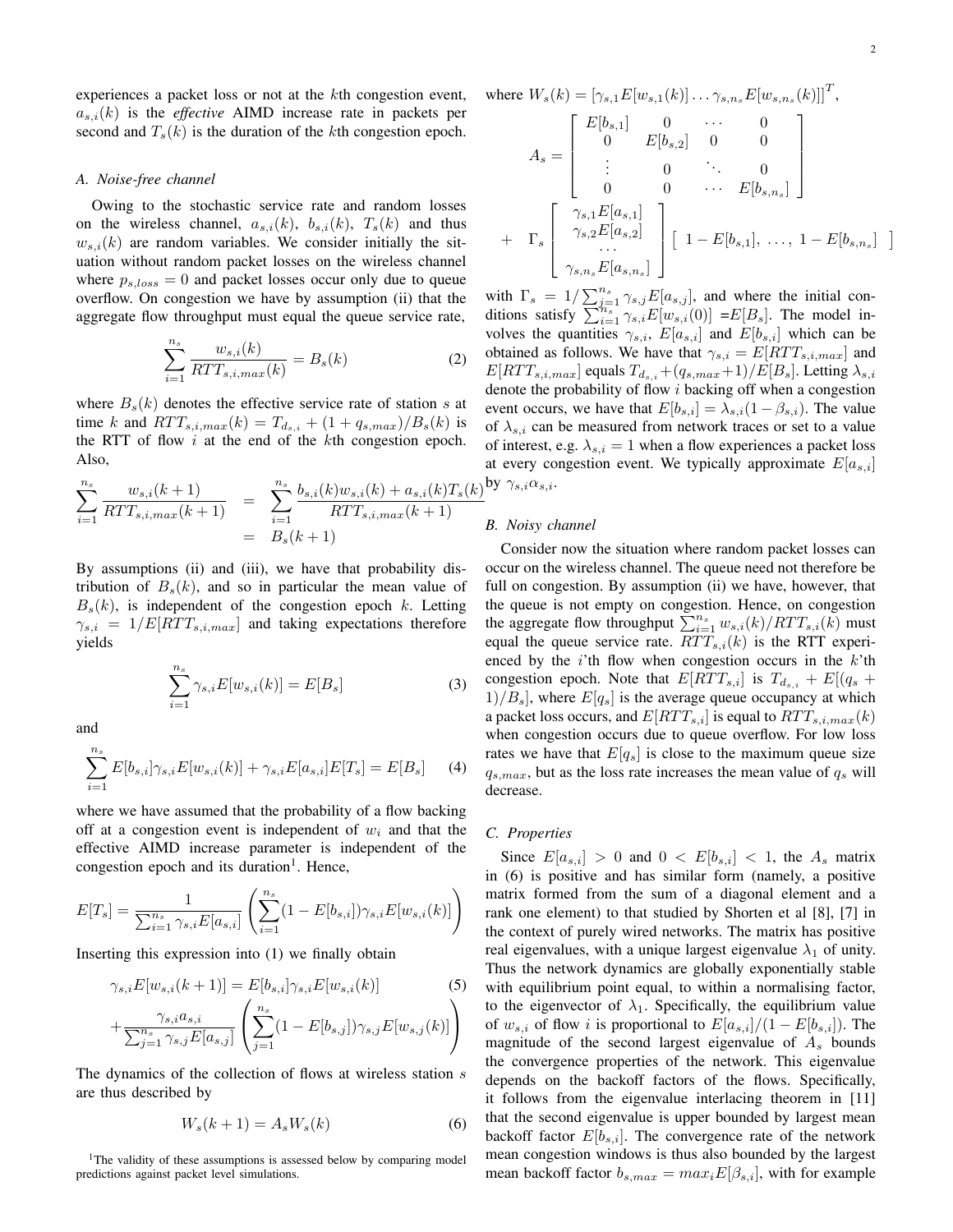

Fig. 2. Throughput of competing TCP uploads and downloads (NS simulation, 10 upload TCP flows, 10 download TCP flows, infrastructure mode 802.11b WLAN, TCP SACK).

the 95% rise time bounded by  $\log 0.05 / \log b_{s,max}$ .

**Comment: Wired networks.** The foregoing model can also be applied directly to networks with a wired bottleneck link. The service rate is then constant, thus E[B]=B.

**Comment: Bottleneck location.** When the path includes a wireless hop but the bottleneck link is a wired one, then we can no longer assume that the queues at the wireless stations never empty (i.e. that the wireless stations are saturated). The wireless hop essentially acts as a stochastic, lossy delay. Nevertheless, provided the queue at the wired bottleneck is sized such that it does not empty on congestion and the wireless channel is lightly loaded, the wireless delay and losses may be assumed to be approximately independent of the flow congestion windows and the foregoing model remains valid. Similarly, when the flows at some stations have a wireless bottleneck and flows at other stations have a wired bottleneck.

# III. TCP DYNAMICS IN 802.11E WLANS

In this section we consider the application of our model in an 802.11e wireless network. Conventional 802.11 WLAN's are known to suffer from unfairness between competing TCP flows. This is discussed in Section III-A, together with an approach for using the flexibility provided by the new 802.11e MAC to resolve this problem. In later sections we then verify the accuracy of our model in the 802.11e context.

# *A. TCP Unfairness in 802.11 Networks*

Figure 2 illustrates the behaviour of competing TCP upload and download flows over a conventional 802.11b WLAN. Gross unfairness between the throughput achieved by competing flows is evident. Such behaviour has also been noted previously in empirical studies by [2], [3], [4].

The source of this highly undesirable behaviour is rooted in a negative interaction between the MAC layer contention mechanism and the transport layer congestion control action. The MAC layer enforces per-station fair access to the wireless channel; that is,  $n$  stations competing for access to the wireless channel are each able to secure approximately a  $1/n$  share of the total available transmission opportunities [2]. Hence, if we have  $n$  wireless stations and one AP, each station (including the AP) is able to gain only a  $1/(n + 1)$  share of transmission opportunities. By allocating an equal share of packet transmissions to each wireless node, the 802.11 MAC allows  $n/(n + 1)$  of transmissions to be upload TCP data/download TCP ACKs yet only  $1/(n+1)$  (the AP's share of medium access) to be download TCP data/upload TCP ACKs. For larger numbers of stations,  $n$ , this MAC layer action leads to substantial forward/reverse path asymmetry at the transport layer.

Asymmetry in the forward and reverse path packet transmission rate is a known source of poor TCP performance in wired networks, e.g. see [1]. Firstly, for TCP uploads path asymmetry can create frequent TCP ACK losses at the AP, in which case a situation can easily occur where a newly started TCP flow loses the ACK packets associated with its first few data transmissions, inducing persistent timeouts. This effect is evident in Figure 2 where it can be seen that a number of upload flows are completely starved of throughput. Secondly, unfairness is created between download flows and upload flows since download flow throughput is constrained by the ability of the AP to win transmission opportunities. This is illustrated for example in Figure 2 where it can be seen that upload flows achieve nearly two orders of magnitude greater throughput than competing download flows.

Following [9], [10], fairness can be restored by using the flexibility provided by the 802.11e MAC as follows.

- (i) Strictly prioritise TCP ACKs at the AP and wireless stations. This can be achieved using the 802.11e AIFS and  $CW_{min}$  parameters. Allowing TCP ACKs unrestricted access to the wireless channel does not lead to the channel being flooded. Instead, it ensures that the volume of TCP ACKs is regulated by the transport layer rather than the MAC layer. In this way the volume of TCP ACKs will be matched to the volume of TCP data packets, thereby restoring forward/reverse path symmetry at the transport layer.
- (ii) The  $TXOP$  packet bursting mechanism in 802.11e provides a straightforward and fine grained mechanism for prioritising TCP download data packets at the AP. Since the download TCP data traffic gains a  $1/(n<sub>u</sub>+1)$  share of transmission opportunities, by transmitting  $n_d$  packets (one packet to each of the  $n_d$  download destination stations) at each transmission opportunity it can be immediately seen that we restore the  $n_d/(n_u + n_d)$  fair share to the TCP download traffic.

Revisiting the example in Figure 2, the impact of the proposed prioritisation approach can be seen in Figure 3. It can be seen that fairness is restored between the competing TCP flows. The 802.11e MAC parameter settings used in this example (with an 11Mbs PHY) for both TCP uploads and downloads are summarised in Table I.

With this approach to selecting the 802.11e MAC parameters, the adverse interaction between the MAC layer contention mechanism and transport layer congestion control is avoided. Assuming that the interface queues are sized large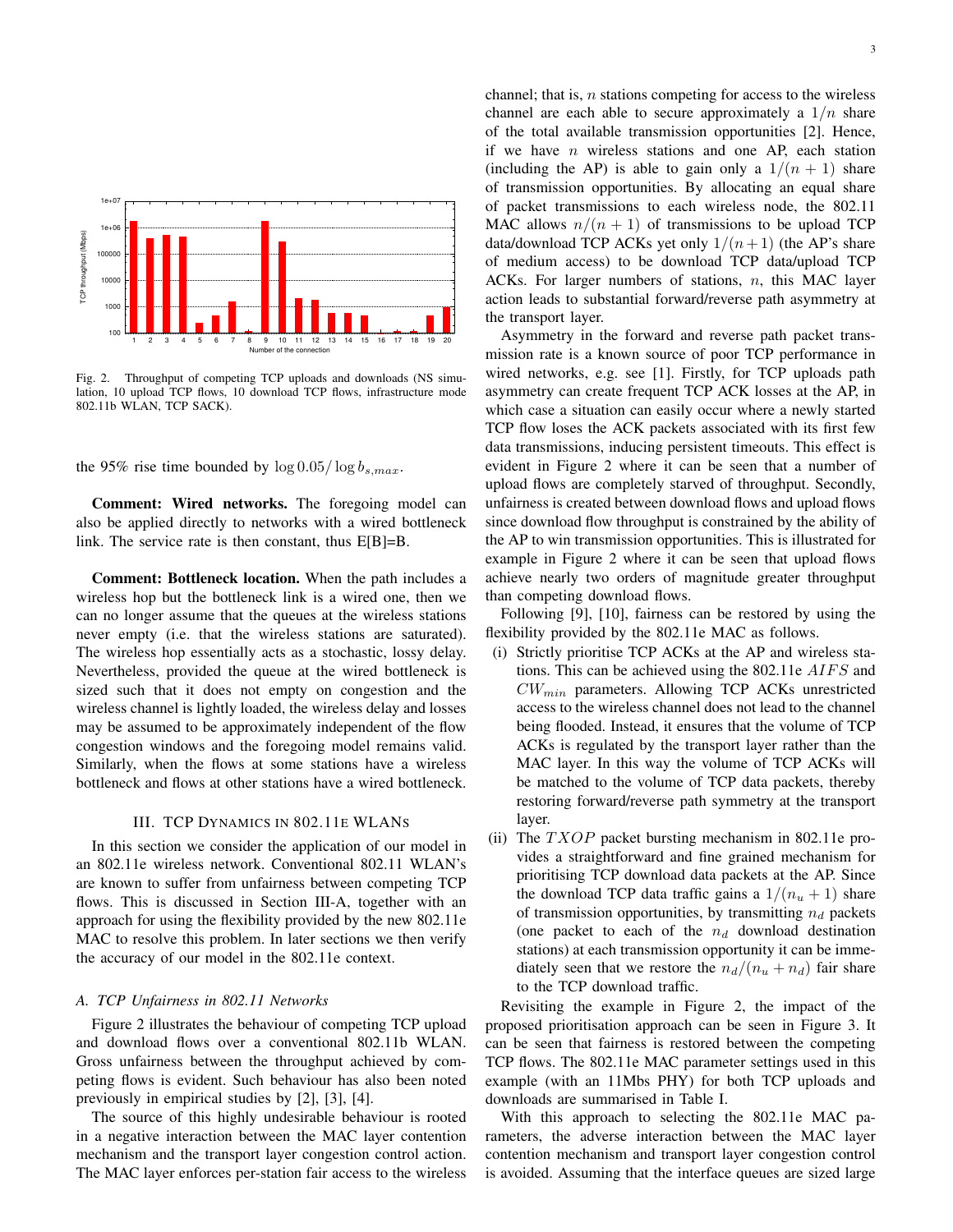

Fig. 3. Throughput of competing TCP uploads and downloads; first 10 flows are TCP uploads, remainder are TCP downloads. (NS simulation: 802.11e parameters as in Table I).

|          |                    | AIFS    | $CW_{min}$ | $TX_{op}$ |
|----------|--------------------|---------|------------|-----------|
|          |                    | (slots) |            | (packets) |
| AР       | <b>Upload ACKS</b> |         |            |           |
|          | Download data      |         | 32         | $n_d$     |
| wireless | Download ACKS      |         | 32         |           |
| station  | Upload data        |         | 32         |           |

TABLE I 802.11E MAC PARAMETERS WITH 11MBS PHY

enough that they do not empty when TCP flows backoff, the wireless stations are saturated (always have a packet to send). Recalling that TCP ACK packets are strictly prioritised in the 802.11e scheme, a very simple approximate model of the MAC behaviour can be obtained if we assume that a TCP data transmission and its corresponding TCP ACK reply occur back to back. In this case the 802.11 model of Bianchi can be applied directly. The accuracy of this approximation is illustrated in Figure 4. We observe excellent agreement between the model and simulation except for very small values of  $CW_{min}$  where the collision probability is high (greater than about 0.3, corresponding to more than 30% of packet transmissions failing due to collisions). When the collision probability is high, multiple TCP backoff and timeout events become frequent, violating the assumptions on which our model is based. However, it can be seen from the figures that such high collision probabilities are associated with  $CW_{min}$ values less than the 802.11 standard value of 32, and so are of little relevance in the present context.

It follows from the Bianchi model that the service rate received by a station and packet losses are both stochastic but independent of the flow congestion windows and that each station receives the same mean service rate. Hence, the TCP dynamics model in Section II is applicable.

## *B. RTT Unfairness*

We use the topology shown in Figure 5, where the WLAN operates in infrastructure mode. With this topology we can consider a mix of upload and download flows. Further, by varying the bandwidth  $B$  of the wired link, the bottleneck in



Fig. 4. 802.11e theory versus simulation, varying numbers of upload flows.

the network can be varied between the wired and wireless hops. An 802.11e WLAN with 11Mbs PHY is used, in which case the wired link acts as the bottleneck when its bandwidth B is less than about 5Mbs, whereas the wireless hop acts as the bottleneck for higher values of B.



Fig. 5. Network topology used to compare characteristics of TCP flows with wired/wireless bottleneck link.  $(T = 10ms, T_1 = 0ms, T_2 = 40ms,$  wired link queue 0.0001B, 11Mbs PHY, TCP uploads from stn A to D1 and from stn B to D2, TCP downloads vice versa.)

To start with we compare the behaviour of two upload TCP flows with that of two download TCP flows. When the wireless link is the bottleneck, a key difference is that in the case of TCP uploads the TCP data packets are queued separately at each wireless station, whereas download flows compete via a shared queue at the AP. Access to the wireless channel is regulated by the ability of the wireless stations to secure transmission opportunities for their data packets. The MAC enforces station access independent of the AIMD parameters of the competing TCP flows and hence it can be expected that the bandwidth share achieved by competing TCP upload flows at different stations is invariant with respect to  $\alpha_{s,i}$  and  $\beta_{s,i}$ . This behaviour is confirmed by simulation, see Figure 6. In contrast, download flows compete via a shared queue at the AP and, as noted in Section II-C, in equilibrium the peak congestion windows are proportional to  $E[a_{s,i}]/(1-E[b_{s,i}])$ . This behaviour is also illustrated in Figure 6, together with the corresponding model predictions.

An immediate consequence is that wireless upload flows do not suffer from the RTT unfairness that is ubiquitous in wired TCP networks. To demonstrate this behaviour, Figure  $7(a)$  shows simulation results as the bandwidth,  $B$ , of the wired bottleneck is varied. Also shown are the corresponding predic-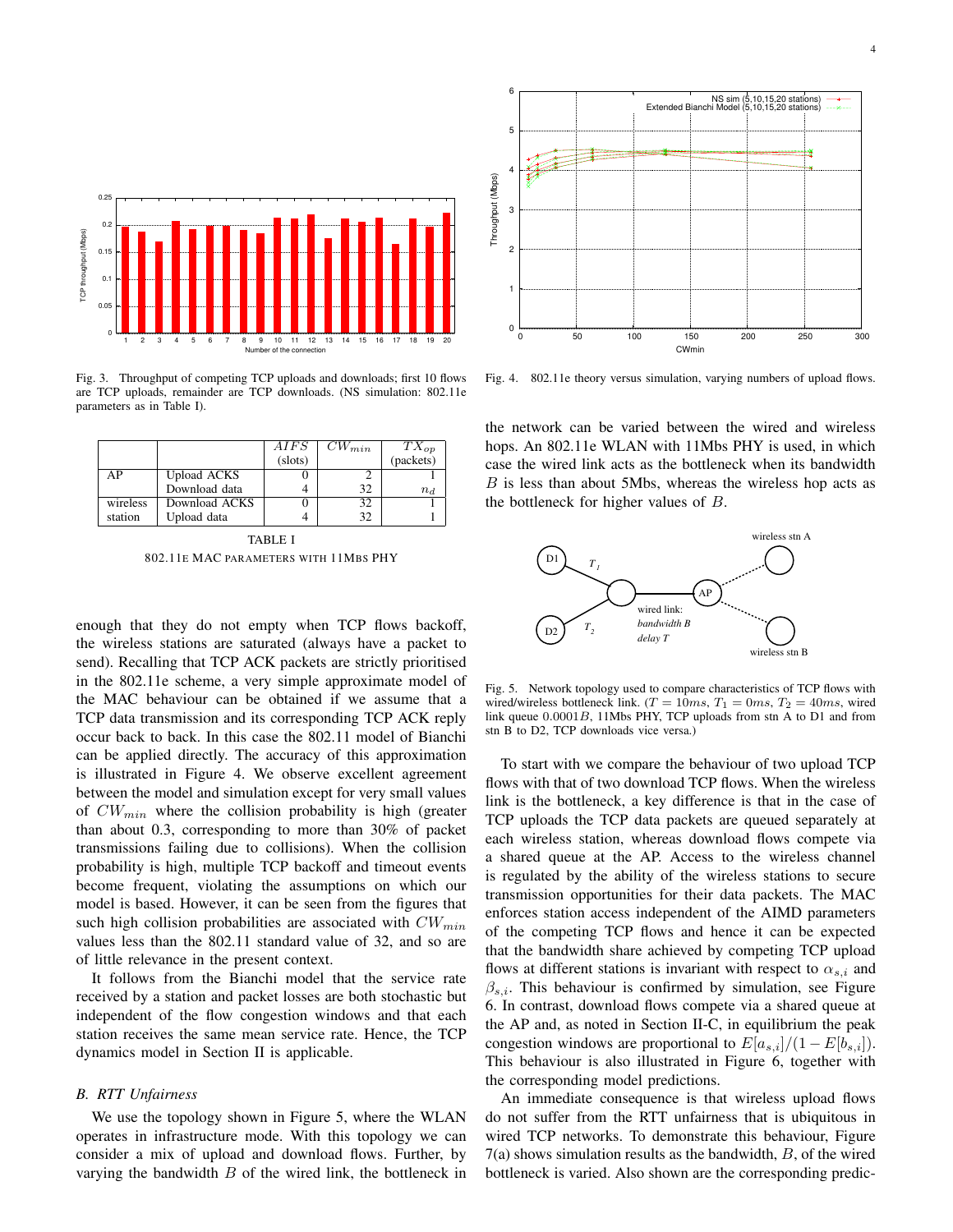



Fig. 6. Impact on fairness of varying the AIMD parameter increase parameter  $\alpha$  of second flow. (NS simulations, two TCP flows, topology as in Figure 5, bandwidth B=10Mbs yields wireless bottleneck).

tions of our analytic model. When the wired link bandwidth is low, the wired link acts as the bottleneck and unfairness exists between the competing TCP upload flows as a result of their different round-trip times<sup>2</sup>. When the wired link bandwidth is increased, thereby shifting the bottleneck to the wireless link, this unfairness disappears. It can be seen that the transition between these regimes is quite abrupt, as might be expected. The predictive power of our analytic model is clear from this figure. Further confirmation of the insensitivity of fairness to RTT when the bottleneck link is the wireless hop is provided in Figure 7(b).

## *C. Convergence Rate*

The convergence rate, or responsiveness, of a network of TCP flows is a measure of the time that the network takes to reach steady state following start-up of a new flow or other such disturbance. Once again, we compare the behaviour of TCP uploads and TCP downloads over a wireless link.

When the wireless link is the bottleneck, download TCP data packets for all flows share a common bottleneck queue at the AP, with packet drops largely arising from the aggregate action of the competing TCP flows. The analysis in Section II indicates that the convergence rate measured in congestion epochs is then determined by the AIMD mean backoff factors  $E[b_{s,i}]$  of the competing TCP flows, with the convergence time increasing exponentially as the AIMD backoff factor  $\beta$ is increased. Figure 8 shows cwnd time histories of TCP download flows where the wireless AP is the bottleneck and thus the flows compete via a common queue. When the backoff factors are all 0.5 (the situation with standard TCP) our model predicts that the 95% convergence time is 4 congestion epochs and it can be seen that this is in good agreement with the results in Figure 8(a). Similarly, when the backoff factors are 0.8, the model predicts a 95% convergence time of 14 congestion epochs, which can again be seen to be in good agreement with Figure 8(b).



(a) varying wired link bandwidth  $B$  (wired link is network bottleneck when  $B$ is less than around 5Mbs and wireless link is bottleneck for larger values).



(b) varying RTT with wireless bottleneck (bandwidth  $B=10Mbs$ )

Fig. 7. Impact on fairness of bottleneck link location and RTT. (NS simulation, two TCP uploads, topology as in Figure 5).

In contrast to this behaviour, Figure 9 shows the *cwnd* histories of TCP upload flows from different wireless stations. For TCP uploads the TCP data packets are queued separately at each wireless station. Hence, on startup a new TCP flow will typically not experience any data packet drops until its probing action has led to the interface queue at its own station filling. Convergence following startup of a new flow is therefore largely *independent* of the aggregate action of the network of TCP flows and in this respect is fundamentally different from the download case. Figure 9 illustrates the convergence in a wireless network following the startup of a second TCP upload flow. It can be seen that the new flow increases its congestion window monotonically and experiences no packet drops until its steady state value is reached. The latter is determined by the interface queue size and the delay-bandwidth product of the path. An immediate consequence of this behaviour is that the convergence time measured in congestion epochs in the wireless case is largely insensitive to the AIMD backoff parameter  $\beta$ , see Figure 9. The convergence time measured in seconds is, of course, still dependent upon the AIMD increase parameter  $\alpha$ .

# IV. RELATED WORK

While numerous models of TCP have been developed for wired networks, few exist for wireless networks. Existing

<sup>&</sup>lt;sup>2</sup>It can be seen that the ratio of throughputs varies with the wired link bandwidth. This is associated with changes in the pattern of packet drops as network conditions are varied - it can be seen that the model predictions, which take account of the packet drop patterns, are in excellent agreement with the measured values